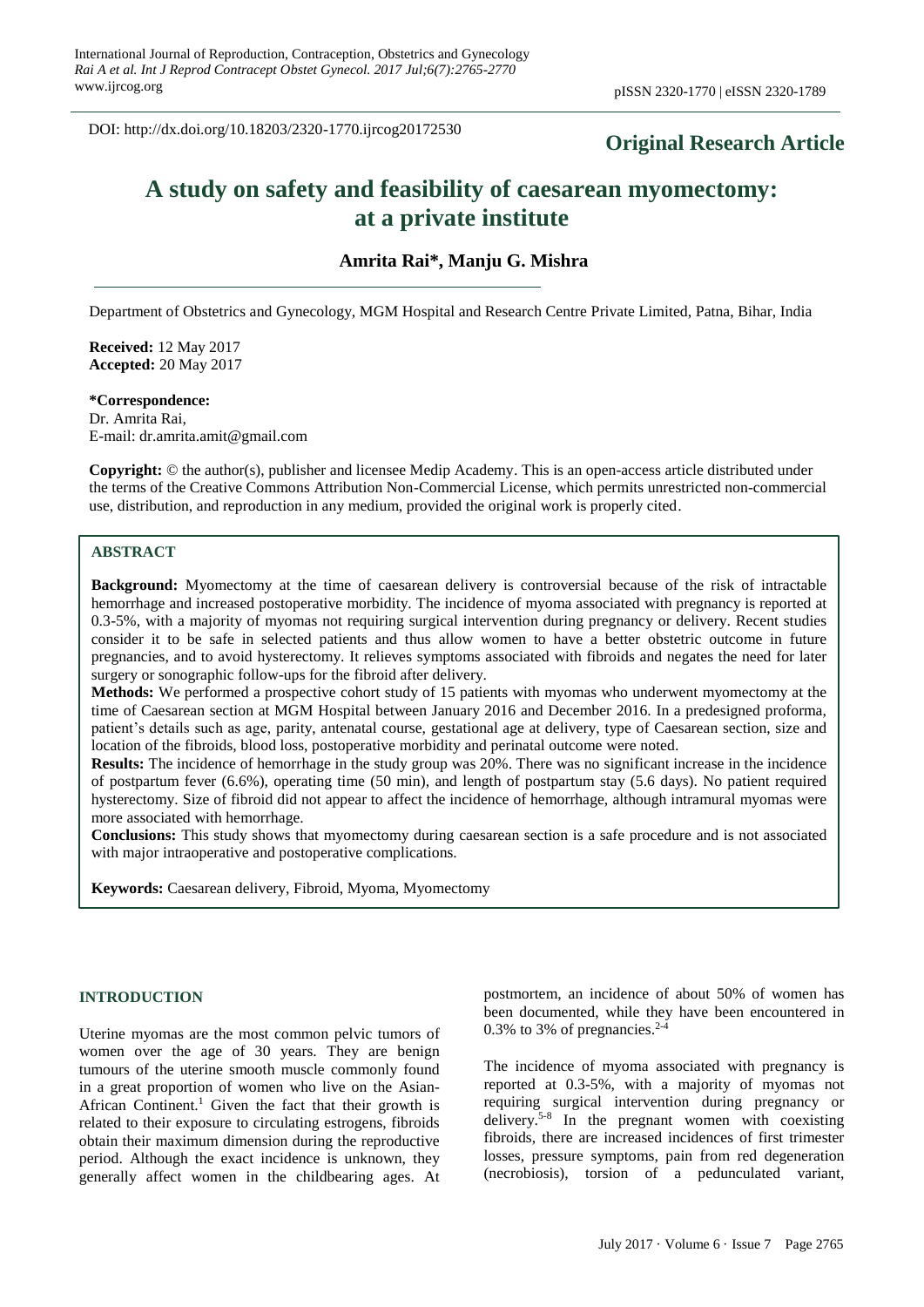malpresentations, preterm rupture of membranes and preterm labour during pregnancy, obstructed labour from a cervical or lower segment mass intrapartum and retained placenta, subinvolution of the uterus, postpartum endomyometritis, and postpartum haemorrhage in the immediatepostpartum period.3,9-11

Myomectomy at the time of caesarean delivery is controversial because of the risk of intractable hemorrhage and increased postoperative morbidity. But recent studies suggest that Caesarean myomectomy is safe to perform in selected patients and results in no significant post-operative morbidity.<sup>6,12-18</sup> If these two procedures can be safely performed at the same time, the risk of anaesthetic complications, multiple surgeries, adhesions and intra or postoperative haemorrhage, exorbitant costs of operative procedures, and hospital stay could be reduced. The procedure allows women to have a better obstetric outcome in future pregnancies, and to avoid hysterectomy in younger patients. It relieves symptoms associated with fibroids and negates the need for later surgery or sonographic follow-ups for the fibroid after delivery. This study was thus conducted to determine the safety and feasibility of caesarean myomectomy.

# **METHODS**

We performed a prospective cohort study of 15 patients with myomas which resulted in pregnancy complications. All 15 patients underwent myomectomy at the time of Caesarean section at MGM Hospital between January 2016 and December 2016. In a pre-designed proforma, patient's details such as age, parity, antenatal course, gestational age at delivery, type of Caesarean section, size and location of the fibroids, blood loss, postoperative morbidity and perinatal outcome were noted.

# *Inclusion criteria*

All of the women in the study fulfilled the following five criteria:

- Documented fibroid during the index pregnancy by antenatal ultrasound or at surgery
- Delivery by Caesarean section
- No evidence of antenatal bleeding
- No other procedure at Caesarean apart from myomectomy, and
- No pre-existing coagulopathy.

Informed consent was obtained from all patients preoperatively. Adequate blood and blood products were arranged preoperatively. Myomectomy was performed in the conventional fashion using an incision over the myoma, enucleating it, and obliterating the dead space in two to three layers using interrupted 1-0 Vicryl sutures (Ethicon). Anterior lower segment myomas encroaching on the proposed incision line were excised prior to delivery of the baby while the others were removed after the baby had been delivered. The Caesarean incision was closed in 2 layers with 1-0 Vicryl sutures. High dose oxytocin was used intraoperatively and postoperatively, and some patients required additional uterotonic agents. Blood loss was estimated from suction aspiration, and from weighing mops, swabs and drapes used during surgery. Prophylactic antibiotics were administered to all the patients. Primary outcomes analyzed were change in hematocrit, postpartum fever, operative time, and length of postoperative hospital stay. A review of literature was performed using PubMed, Medline, and Google.

# **RESULTS**

During the study period of one year (Jan 2016 to Dec 2016) 15 antenatal patients were recruited for the study in accordance with the inclusion criteria as mentioned earlier. The median age of women in the study, was 30 years. The demographic and clinical profile of the patients (age, parity, gestational age at delivery, size of myomas, skin and uterine incisions used during surgery) are summarised in Table 1.

# **Table 1: Demographic and clinical profile of the patients.**

| <b>No. of patients</b>                     | 15            |
|--------------------------------------------|---------------|
| Median age in years (range)                | $30(20-38)$   |
| Median parity (range)                      | $0(0-3)$      |
| Median gestational age in weeks<br>(range) | 37 (28-39)    |
| Median size of fibroid in cm (range)       | $4.5(3.5-10)$ |
| <b>Type of skin incision</b>               |               |
| Pfanneisteil                               | 10            |
| Vertical                                   | 5             |
| Type of caesarean section                  |               |
| Low transverse                             | 12            |
| Classical                                  | 3             |

Median age, parity and gestational age at delivery were comparable to other studies.<sup>19</sup>

In present study, most of the patient underwent low transverse type of caesarean section, while 20% had classical section. Many studies show such preponderance of lower segment sections. One such study included caesarean sections done using the lower segment transverse incision in 105 out of 111 (94.6%) cases and 250 out of 257 (97.3%) controls (who had caesarean section without myomectomy), while the classical incision was employed in the remainder of the subjects.<sup>19</sup> An Israeli study noted that, in four out of 32 cases (12.5%), the caesarean sections were classical, and the remainder were done via a lower segment incision.<sup>20</sup> However, the myomectomy incisions were generally made on the anterior uterine wall.<sup>1,21</sup> When the size of the uterine myoma exceeded 6 cm, the operation time was observed to be longer in the caesarean myomectomy group. <sup>22</sup> The characteristics of fibroid encountered during surgery is shown in Table 2.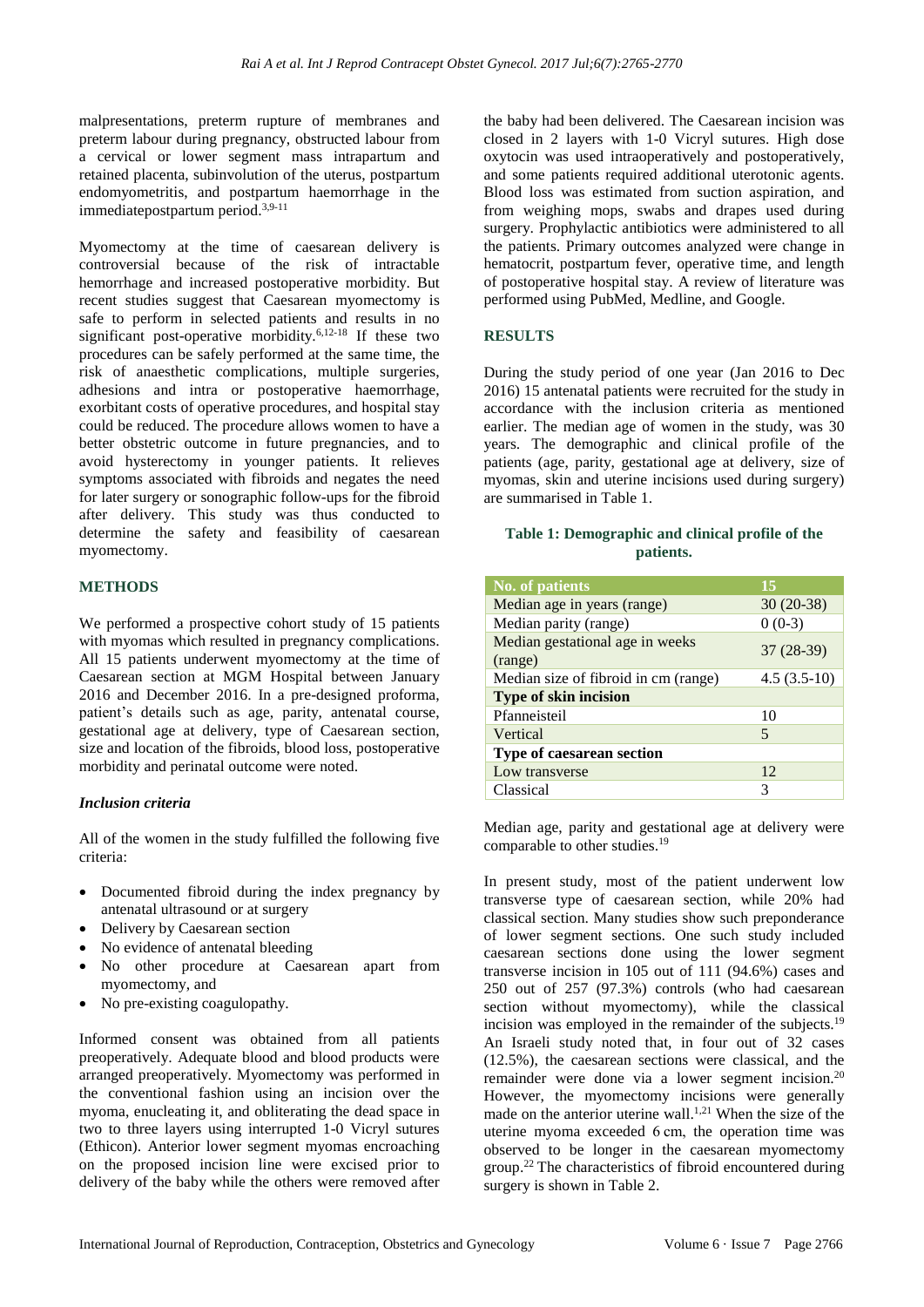# **Table 2: Type of fibroids.**

| <b>Characteristics</b> | $\frac{0}{0}$ |
|------------------------|---------------|
| Intramural             | 33.3          |
| Subserosal             | 26.6          |
| Pedunculated           | 20            |
| Submucosal             | 6.6           |
| Multiple sites         | 266           |

The indications for myomectomy in the study group is summarised below in Table 3. Documented reasons in literature for the removal of uterine fibroids during caesarean section include the prevention of necrobiosis, pain during pregnancy, and unusual intraoperative appearance of the tumour, to gain access to the baby in patients in whom fibroids are obstructing the lower uterine segment, with pedunculated and anterior uterine fibroids, and when the fibroids cause difficulty with uterine wound closure thereby causing significant blood  $\log$  10,19,21,23-26

#### **Table 3: Indications of myomectomy.**

| <b>Indication</b>                            | $\frac{0}{2}$ |
|----------------------------------------------|---------------|
| Pedunculated subserous                       | 13.3          |
| Present on lower uterine segment/obstructing | 20            |
| Pain during pregnancy                        | 6.6           |
| Prevention of degeneration                   | 13.3          |
| Non-specified                                | 46.6          |

#### **Table 4: Antenatal course of index pregnancy.**

| <b>Complication</b>            | $\frac{0}{0}$ |
|--------------------------------|---------------|
| Threatened abortion            | 6.6           |
| Malpresentation                | 13.3          |
| Placenta previa                | 13.3          |
| PPROM*                         | 6.6           |
| Pressure symptoms              |               |
| Pain (due to red degeneration) | 6 ճ           |

\*PPROM-Preterm premature rupture of membrane; No patient had this complication

The common antenatal complications recorded (as shown in Table 4) were abnormal lie/malpresentation (13.3%), placenta praevia (13.3%), and threatened abortion (6.6%). Some studies have concluded that future fertility and/or subsequent pregnancy outcome in patients is unaffected by caesarean myomectomy. Perinatal outcome was good in majority of the cases, as depicted in Table 5. Hemorrhage was defined as a decrease in hematocrit of 10 points from the preoperative value to the postoperative value or the need for intraoperative transfusion. Operative time was calculated from skin incision to skin closure. Fever was defined as postoperative temperature greater than or equal to 38.0°C. Despite majority of the patients having large myomas and 50% being intramurally located, hysterectomy was not required in any patient. Stepwise devascularisation was necessary in 3 cases. Myomectomy added 15 minutes to the operating time and 1.5 day to the hospital stay but there was no significant postoperative complication. None of the patients had postoperative sepsis.

#### **Table 5: Perinatal outcome.**

| <b>Outcome</b>              | <b>Result</b> |
|-----------------------------|---------------|
| Term                        | 80 %          |
| Preterm                     | 20%           |
| Birth weight (median) in kg | 2.8           |
| APGAR score (median)        | $9-10$        |

Other documented perioperative concerns during caesarean myomectomy include postoperative anaemia, and puerperal sepsis. $21,27$  Repeat operations following caesarean myomectomy have been documented mostly for excessive bleeding and one for haematoma formation below the scar.<sup>20</sup> These have sometimes resulted in hysterectomy. A retrospective case-controlled study found no differences in the mean hemoglobin change, the incidence of postoperative fever, and the length of hospital stay among all of the groups.<sup>28</sup>

# **Table 6: Outcome of caesarean myomectomy.**

| <b>Outcome</b>                                             | $\frac{0}{0}$ |
|------------------------------------------------------------|---------------|
| Mean change in haematocrit                                 | 7.5           |
| Incidence of hemorrhage                                    | 20            |
| Frequency of blood transfusion                             | 13.3          |
| Incidence of post-operative fever                          | 6.6           |
| Mean operation time (in minutes)                           | 50            |
| Mean increase in post-partum stay at hospital<br>(in days) | 56            |

# **DISCUSSION**

Uterine myomas are found in approximately 0.3-5% of pregnant women.<sup>5-8</sup> A great majority of myomas associated with pregnancy remain asymptomatic and do not require treatment, with about 22-32% showing increased growth.<sup>29</sup> Larger fibroids ( $>5$ cm) are more likely to grow during pregnancy and can cause miscarriages, obstructed labour, malpresentations, pressure symptoms, pain due to red degeneration, preterm labour, preterm premature rupture of membranes, retained placenta, postpartum haemorrhage and uterine torsion.29-31 Katz et al. found that 10-30% of women with myomas associated with pregnancy had complications as listed above.<sup>31</sup> Caesarean section rates in women with myomas are higher, up to 73%, mainly due to obstructed labour and malpresentations. The management of fibroids encountered at Caesarean section remains a therapeutic dilemma. Preservation of the uterus without loss of its function and compromising the mother's ability to bear more children is definitely a greater surgical achievement than a hysterectomy; hence, Caesarean myomectomy must be considered by experienced obstetricians wherever feasible. Some authors report a higher incidence of postpartum haemorrhage and puerperal sepsis if the fibroid is not removed at Caesarean section.<sup>7-</sup> 8 In addition, the uterus in the immediate postpartum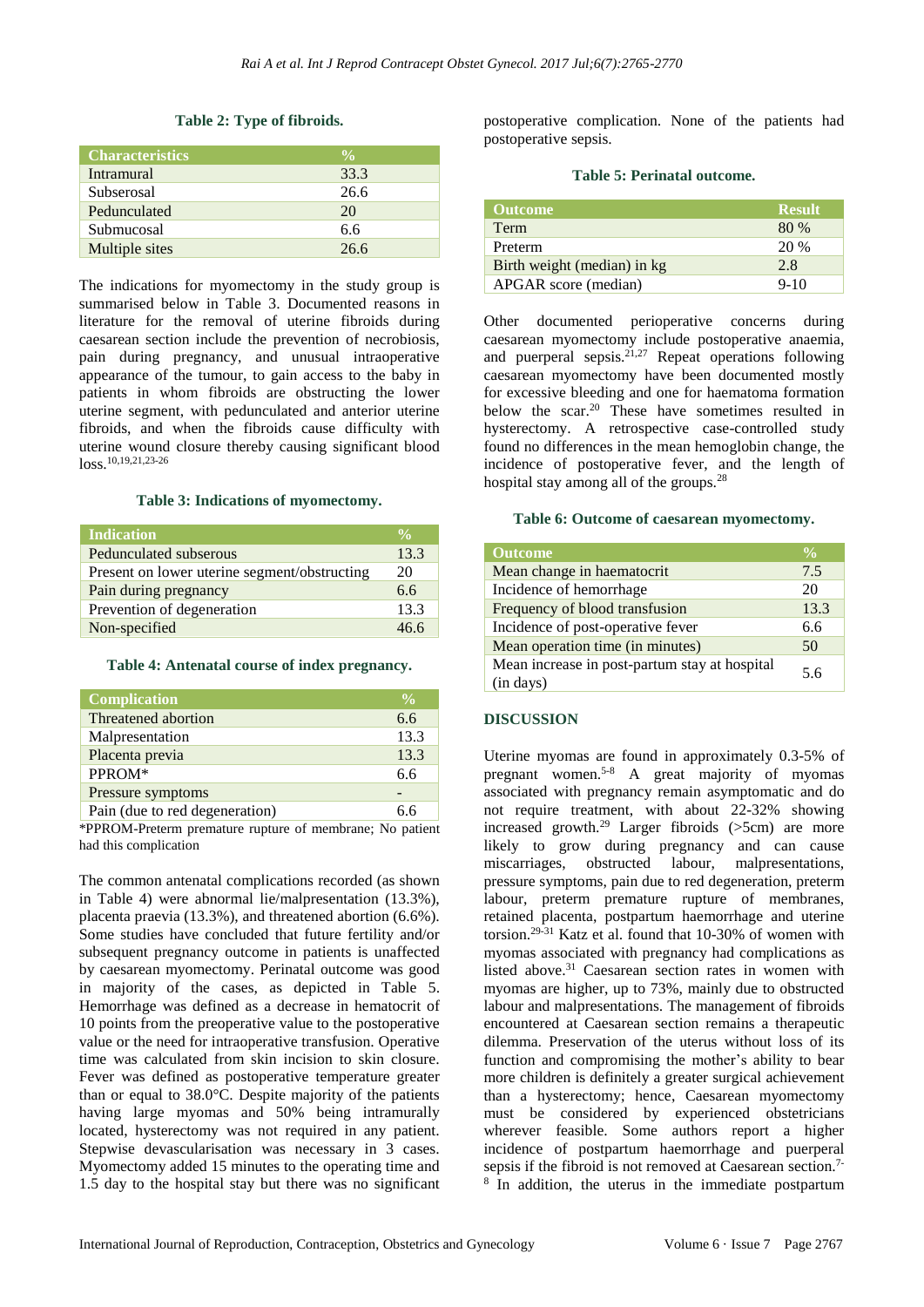phase is better adapted physiologically to control haemorrhage than at any other stage in a woman's life; hence, it seems logical to perform Caesarean myomectomy.

Recent studies have described techniques to minimize blood loss at Caesarean myomectomy including uterine tourniquet, bilateral uterine artery ligation, and electrocautery.32-34

In our series, stepwise devascularisation was required to control atonic PPH in 3 patients; in all others, local infiltration of dilute adrenaline was used to minimize bleeding at myoma bed.

The experience of different authors who have performed Caesarean myomectomies is presented in Table 7 including the present series.

| <b>Study</b>          | Avg. operating time Blood loss |            | <b>Post-op morbidity</b> | Hysterectomy*            |
|-----------------------|--------------------------------|------------|--------------------------|--------------------------|
| Kaymak <sup>6</sup>   | 40.7                           | 12.5%      | $0.3\%$                  | -                        |
| Roman <sup>13</sup>   | >60                            | 12.6%      | 5.4%                     |                          |
| $K$ won $15$          | na                             | 700 ml     | 13%                      | $\overline{\phantom{0}}$ |
| Ahikari <sup>16</sup> | $35+3.2$                       | $< 500$ ml | 1%                       |                          |
| Present study         | 55.                            | $<$ 500 ml | 7.5%                     | $\overline{\phantom{0}}$ |

# **Table 7: A comparison of various studies on cesarean myomectomy.**

\*Hysterectomy- none of the study has reported this complication.

According to Kaymak et al, 40 patients who underwent myomectomy at Caesarean section were compared with 80 patients with myomas who underwent Caesarean section alone. The mean size of the fibroids removed was 8.1 cms compared to 5.7 cms in the controls. The authors found no significant difference in the incidence of haemorrhage (12.5% in the Caesarean myomectomy group versus 11.3% in the controls), postoperative fever, or frequency of blood transfusions between the 2 groups, and concluded that myomectomy during Caesarean section is not always a hazardous procedure and can be performed by experienced obstetricians without any complications. $6$ 

Another study reported 22 myomectomies during Caesarean for large fibroids (>5 cm) and advocate it to minimise postoperative sepsis.<sup>32</sup> Burton et al. reported 13 cases of myomectomy at Caesarean section, only 1 case had intra-operative haemorrhage and they concluded it to be safe in selected patients.<sup>35</sup>

Li Hui et al. performed a large retrospective case-control study to assess the effectiveness, safety, complications, and outcomes of myomectomy during Caesarean section in Chinese women with fibroids antedating pregnancy.<sup>28</sup> The study group of 1,242 pregnant women with fibroids who underwent myomectomy during Caesarean section was compared with 3 control groups: 200 pregnant women without fibroids (Group A), 145 pregnant women with fibroids who underwent caesarean alone (Group B). and 51 pregnant women who underwent Caesarean hysterectomy (Group C). No significant differences were noted between the groups in the mean haemoglobin change, the frequency of haemorrhage, postoperative fever, or the length of hospital stay. These findings corroborate the fact that myomectomy during Caesarean section is a safe, effective procedure not associated with significant complications. Uterine fibroids could become symptomatic, and, then, therapy becomes inevitable. However, the most popular management options are "conventional" myomectomy and hysterectomy. If myomectomy could be safely done during caesarean deliveries, it could prevent the added morbidity of a separate procedure (laparotomy to remove fibroids, anaesthesia, and its possible complications) in the future, justifying the cost effectiveness of the approach.<sup>36</sup> This would be a significant benefit of the procedure in resource-constrained settings.<sup>3</sup> Puerperal uterine subinvolution could also be minimized as well as other known complications of fibroids such as menorrhagia, anaemia, and pain (e.g., from torsion or "red" degeneration during a subsequent pregnancy).<sup>1</sup> Also, since fibroids are sometimes located in the lower uterine segment, their nonremoval will only leave the surgeon with one alternative: a "classical" incision on the uterus with all of its attendant complications.

Apart from the above-stated advantages of caesarean myomectomy, another benefit is that it increases the chances of vaginal delivery in subsequent pregnancies when removed from the lower uterine segment.<sup>37</sup> The scar integrity following caesarean myomectomy has been shown to be better than that following interval myomectomy when assessed with serial ultrasound scan in subsequent pregnancies and at subsequent caesarean section.<sup>38,39</sup>

The results from the reviewed studies indicate that caesarean myomectomy is safe and offers no significantly increased risks to the patient than caesarean section alone. These surgeries have been largely performed on pedunculated and anterior fibroids individually less than 6cm and those obstructing the lower uterine segment or wound closure after extraction of the baby. However, if it is performed as an emergency procedure when the patient is already in labour or has ruptured the fetal membranes, there is an increased risk of sepsis occurring.<sup>21</sup> The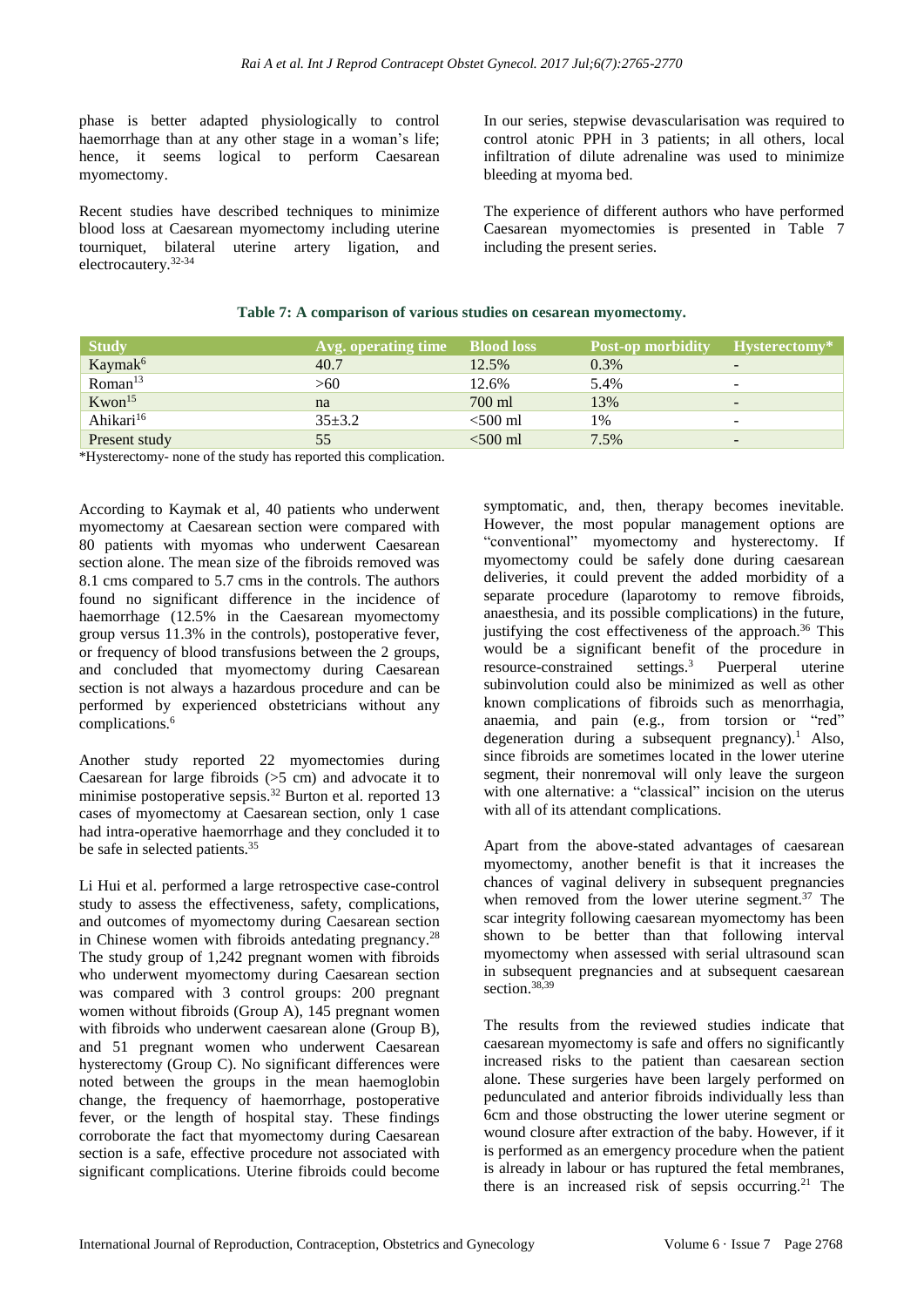problem of haemorrhage with the need for blood transfusion, especially in our environment where unsafe blood transfusion due to transmission of Human Immunodeficiency Virus (HIV) and serum Hepatitides still occurs, is also of paramount concern.<sup>40</sup> Improving the outcome of this procedure would also require improved blood-banking services.

The limitations of this study are; Small sample size. Future obstetrical outcome was not evaluated.

# **CONCLUSION**

In conclusion, safe practices of caesarean myomectomy appeal best in endemic zone of fibroids. However, the decision needs to be cautious and limited according to characteristics of myoma (proper and judicious patient selection) and other pre-requisites (blood bank facilities, etc. as in well-equipped tertiary settings), which could also have a positive bearing on future reproductive outcomes.

Keeping aside all controversies, we suggest that myomectomy during caesarean section could be gradually recommended. Persistent therapeutic dilemma calls for further research to come up with best practices guidelines for caesarean myomectomy in terms of; Appropriate selection criteria, Surgical techniques, Haemostatic options (eg: vaginal misoprostol, bupivacaine-epinephrine injection, and enucleation of the myomata by morcellation, Long-term obstetric consequences, Risk of uterine rupture in subsequent pregnancies.

# **ACKNOWLEDGMENTS**

Authors would like to thank all the patients recruited in the study and all the members of the Department of Obstetrics and Gynecology, MGM Hospital, Patna.

*Funding: No funding sources*

*Conflict of interest: None declared Ethical approval: The study was approved by the Institutional Ethics Committee*

# **REFERENCES**

- 1. Kwawukume EY, "Caesarean myomectomy," African Journal of Reproductive Health. 2002;6(3):38-43.
- 2. Wallach EE, "Myomectomy," in Te Linde's Operative Gynaecology, J. D. Thompson and J. A. Rock, Eds., JB Lippincott Company, New York, NY, USA, 1992:647-62,
- 3. Omigbodun AO and Fawole AO, "Myomectomy during pregnancy and delivery. Is it safe? commentary," Tropic J Obstetr Gynaecol. 2005;22(1):1-3.
- 4. Agboghoroma CO, Efetie ER, and Umezulike AC, "Unavoidable caesarean myomectomy: a case report," Tropic J Obstetr Gynaecol. 2005;22(1):81-2.
- 5. Muram AD, Gillieson MS, Walters JH. Myomas of the uterus in pregnancy: Ultrasonographic follow-up. Am J Obstet Gynecol. 1980;138:16-9.
- 6. Kaymak BO, Ustunyurt E, Okyay RE, Kalyoncu S, Mollamahmutoglu Myomectomy during Cesarean section. Int J Gynecol Obstet. 2005;89:90-3.
- 7. Hasan CF, Armugam K, Sivanesaratnam V. Uterine leiomyomata in pregnancy. Int J Gynecol Obstet. 1990;34:45-8.
- 8. Davis JL, Ray-Mazumder S, Hobel CJ, Baley K, Sassoon D. Uterine leiomyomas in pregnancy: A prospective study. Obstet Gynecol. 1990;75:41-4.
- 9. Nwagha UI, Agu KA, Nwankwo TO, and Egbuji CC. "Emergency myomectomy during pregnancy: a case report," Tropic J Obstetr Gynaecol. 2005;22(1):79-80.
- 10. Okoro O and Onwere S, "Myomectomy during pregnancy," Pakistan Journal of Medic Sci. 2007;23(5):771-3.
- 11. Rice JP, Kay HH, and Mahony BS, "The clinical significance of uterine leiomyomas in pregnancy," Americ J Obstetri Gynecol. 1989;160(5):1212.
- 12. Ortac JF, Gungor M, Sonmezer M. Myomectomy during Cesarean section. Int J Gynecol Obstet.1999;67:189-90.
- 13. Roman KAS, Tabsh KMA. Myomectomy at the time of Cesarean delivery: retrospective cohort study. BMC pregnancy and childbirth. 2004;4:14.
- 14. Cobellis ML, Florio P, Stradella L, Lucia ED, Messalli EM, Petraglia F, et al. Electro-cautery of myomas during Cesarean section: two case reports. Eur J Obstet Gynecol Reprod Biol. 2002;102:98-9.
- 15. Kwon OSY, Kim TH, Jeong JH, Lee CN. Is myomectomy safe during Cesarean section? Korean J Perinatol. 2003;14:154-9.
- 16. Ahikari QS, Goswami S. Cesarean myomectomy: A study of 14 cases. J Obstet Gynecol India. 2006;56:486-8.
- 17. Umezurike RC, Feyi-Waboso P. Successful myomectomy during pregnancy: A case report. Reprod Health. 2005;2:6.
- 18. Omar SSZ, Sivanesaratnam V, Damodaran P. Large lower segment myoma-myomectomy at lower segment Cesarean section: A report of 2 cases. Singapore Med J. 1999;40:109-10.
- 19. Roman AS and Tabsh KMA, "Myomectomy at time of cesarean delivery: a retrospective cohort study," BMC Pregnancy and Childbirth. 2004;4:14.
- 20. Ben-Rafael Z, Perri T, Krissi H, Dicker D, and Dekel A. "Myomectomy during cesarean section-a time to reconsider?" in Proceedings of the Abstracts of the 3rd World Congress on Controversies in Obstetrics, Gynecology and Infertility, Washington, DC, USA; 2002.
- 21. Gbadebo AA, Charles AA, and Austin O, "Myomectomy at caesarean section: descriptive study of clinical outcome in a tropical setting,"